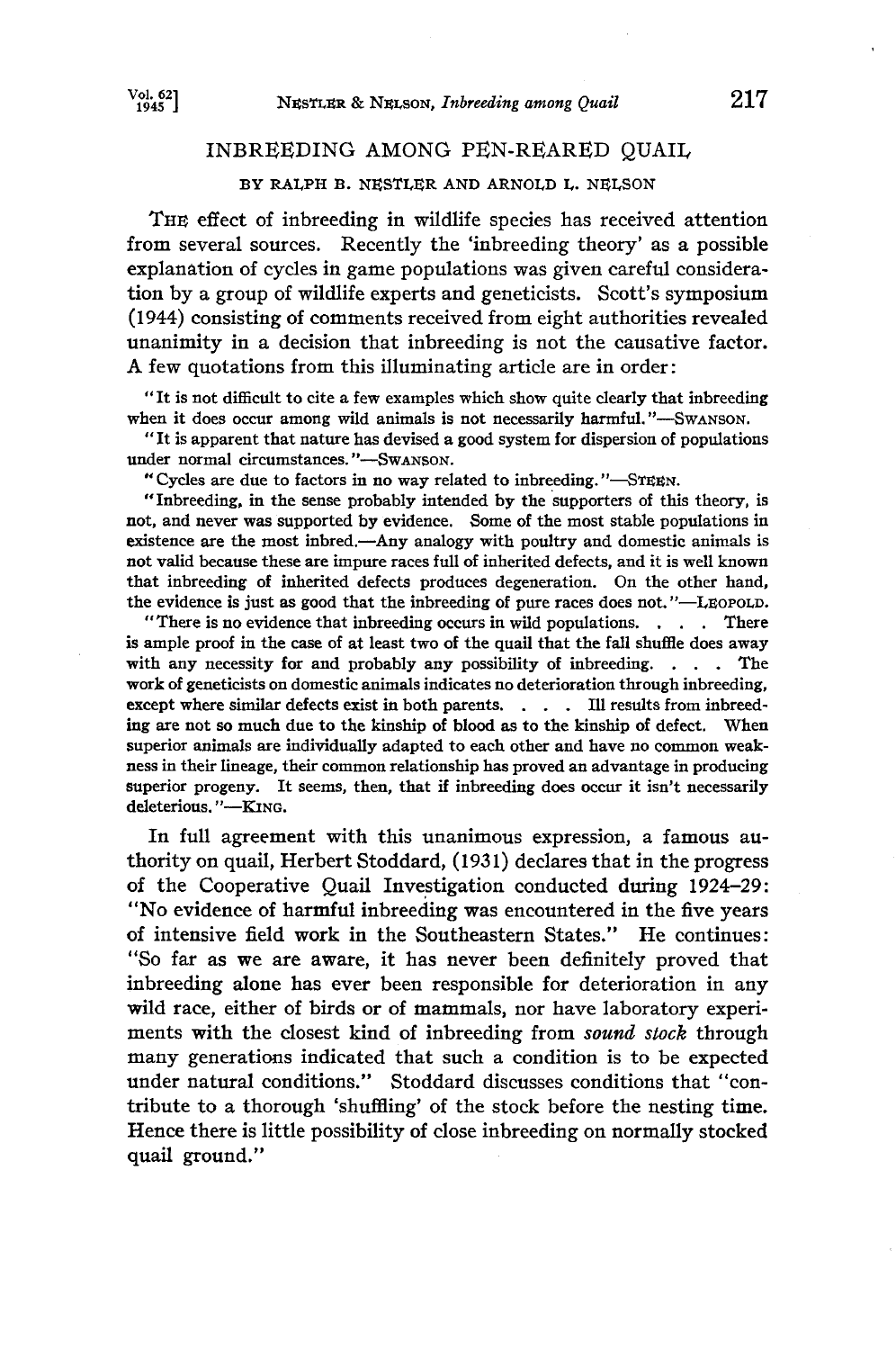**Thus, so far as the 'inbreeding theory' with related 'shoot-them-up' policy is concerned, there seems to be sufficient evidence to prove**  its fallaciousness. The consensus of many geneticists and conserva**tionists, according to King of Scott's symposium, is "that there is no reason for believing that inbreeding occurs to any extent among wild animals, and second, there is no reason for believing that it would result in any great harm if it did occur."** 

**On the other hand, Jull (1938) presents evidence to show that, in the case of chickens, "hatchability often decreased as the intensity of**  inbreeding increases. . . The deleterious effects of inbreeding **on hatchability are shown to be due largely to increased embryo mortality during the first four and especially the last three days of incubation." Crossbreeding, on the other hand, "tends to increase hatchability."** 

### **QUAIL BREEDING AT PATUXENT RESEARCH REFUGE**

That intense inbreeding and crossbreeding of quail in captivity can produce results similar to that obtained with chickens is indicated by **an experience of the writers in conducting nutrition studies with quail in the period 1939-42. Four experiments were conducted at the Patuxent Research Refuge, Bowie, Maryland, with breeding Bobwhites, to determine the optimum level of crude protein intake for maintenance and reproduction. In the first two experiments, involving 48 pairs of quail each, six protein levels from 13 to 23 per cent, inclusive, were compared; in the last two experiments, involving 96 pairs of quail each, six protein levels from 19 to 29 per cent, inclusive, were compared. The same levels of calcium, phosphorus and vitamin D were maintained in all four experiments. The approximate vitamin A and carotene content of the diets in International Units per pound of feed varied as follows: Exp. 1 -- 10,800; Exp. 2 -- 11,800; Exps. 3**  and  $4 - 16,800$ . The approximate riboflavin content in micrograms per pound of feed varied as follows: Exp.  $1 - 2,000$ ; Exp.  $2 - 2,800$ ; Exp.  $3 - 2{,}600$ ; and Exp.  $4 - 2{,}200$ . The approximate thiamin **potency of the diets in International Units per pound of feed was as follows:** Exp.  $1 - 250$ ; Exp.  $2 - 450$ ; Exps. 3 and  $4 - 550$ .

**Two auxiliary experiments, designated as 2A and 3A, that were conducted simultaneously with Experiments 2 and 3, respectively, and had diets similar to those used in the latter experiments, gave data valuable for this discussion. Each consisted of 24 pairs of quail. Unfortunately, Experiment 3A had to be discontinued before the close of the breeding season because of need of its equipment for other purposes. Therefore the egg production record of this experiment is for only two-thirds of the season.**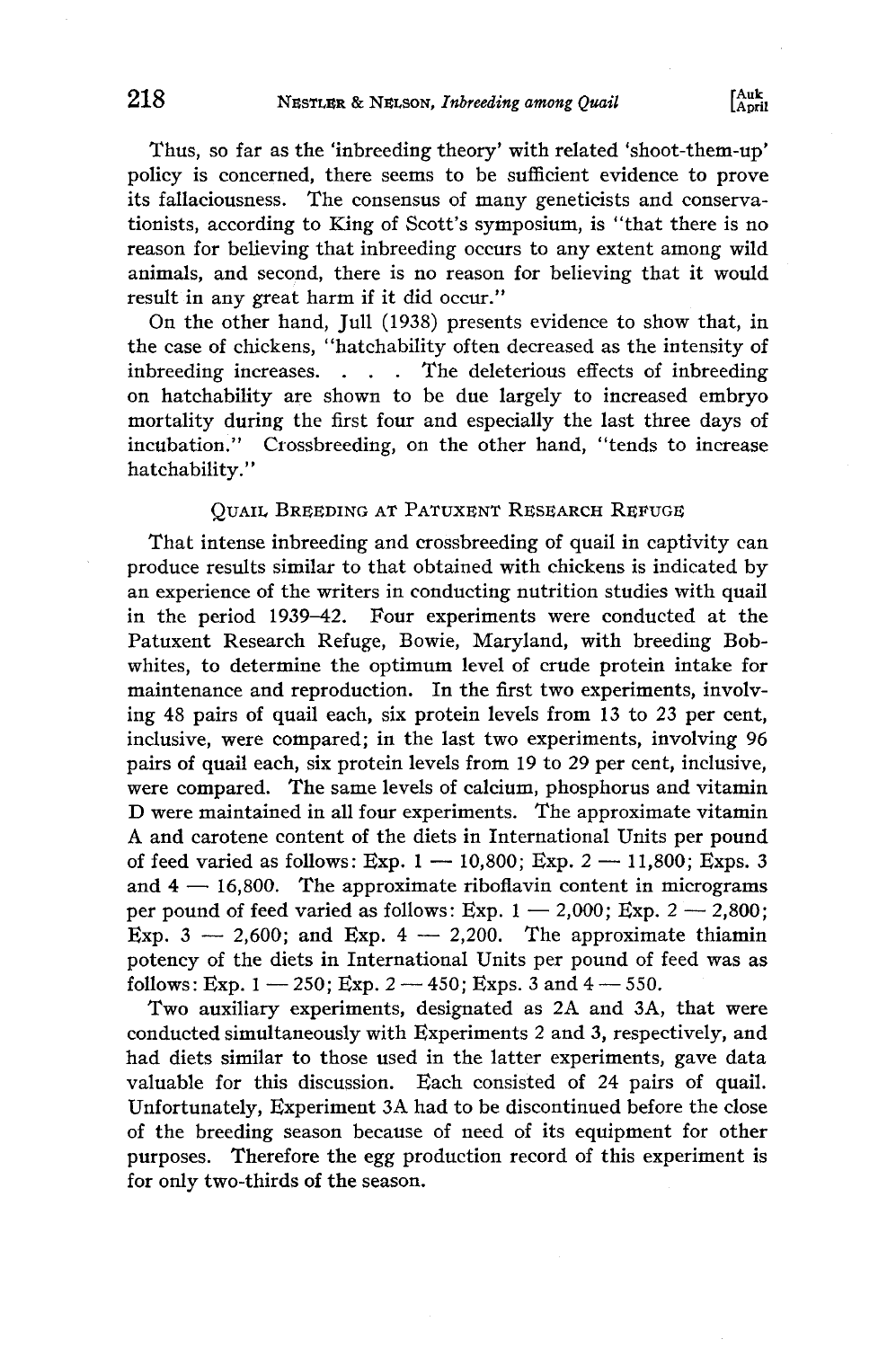<sup>Vol. 62</sup> <sup>1945</sup> **1945 1945 1946 1946 1946 1946 1947 219** 

**The initial stock of quail was of pen-reared birds from the Virginia**  State Game Farm at Camp Lee, Virginia. No breeding records were **kept on them, but it is understood that they all came from the same strain of Bob-whites, namely, those propagated by Colonel Schwenck of Petersburg, Virginia. These birds were placed directly on Experiment 1.** 

**The hatch of the eggs from eight of the 48 pairs was exceptionally good in comparison with the others. Therefore, offspring from these eight pairs were saved for Experiment 2. As shown in Table 1, 36 pairs of quail on Experiment 2 consisted of brothers and sisters, and 12 pairs consisted of males mated to unrelated females (so far as our records indicate), both from the select 'eight.' The birds used in** 

| TABLE |  |
|-------|--|
|       |  |

HATCH OF EGGS FROM OFFSPRING OF QUAIL WITH EXCELLENT RECORD OF PERFORMANCE **(}•XpI•RIMI•NT 2)** 

| Pedigree No. | <i>Hatch</i> $(\%)$ of eggs<br>from parents during | Number of pairs |                     | <i>Hatch</i> $(\%)$ of eggs from<br>daughter mated to |                   |  |
|--------------|----------------------------------------------------|-----------------|---------------------|-------------------------------------------------------|-------------------|--|
|              | previous year                                      | Sib<br>matings  | Out-<br><b>bred</b> | <b>Brother</b>                                        | Unrelated<br>male |  |
| 103<br>F     | 95                                                 | 10              | 6                   | 59                                                    | 73                |  |
| 29<br>в      | 93                                                 | 6               |                     | 55                                                    | 76                |  |
| Е<br>95      | 93                                                 | 6               |                     | 34                                                    | 50                |  |
| B<br>21      | 78                                                 |                 |                     | 41                                                    |                   |  |
| 31<br>D      | 90                                                 |                 |                     | 46                                                    |                   |  |
| 75<br>Е      | 82                                                 |                 |                     | 39                                                    | 55                |  |
| F<br>83      | 75                                                 |                 |                     | 37                                                    | 38                |  |
| 79<br>Е      | 81                                                 |                 |                     | 33                                                    |                   |  |

**Experiment 2A were mated at random without regard for the record of the parents; a few of the birds were inadvertently taken from the select group.** 

**The 192 quail used in Experiment 3, conducted in 1941, consisted of the following stock:** 

**1. Young stock, offspring of:** 

| (b) outbred breeders on<br>$\mathcal{L}$ | 2 18 |  |  |  |  |  |  |
|------------------------------------------|------|--|--|--|--|--|--|
|                                          |      |  |  |  |  |  |  |
|                                          |      |  |  |  |  |  |  |
|                                          |      |  |  |  |  |  |  |
|                                          |      |  |  |  |  |  |  |
|                                          |      |  |  |  |  |  |  |

**The 24 female yearlings, together with the same number of young females, were paired off with Pennsylvania males, obtained by exchange from a large quail breeder in that state, whereas the rest of the local stock was paired off at random.**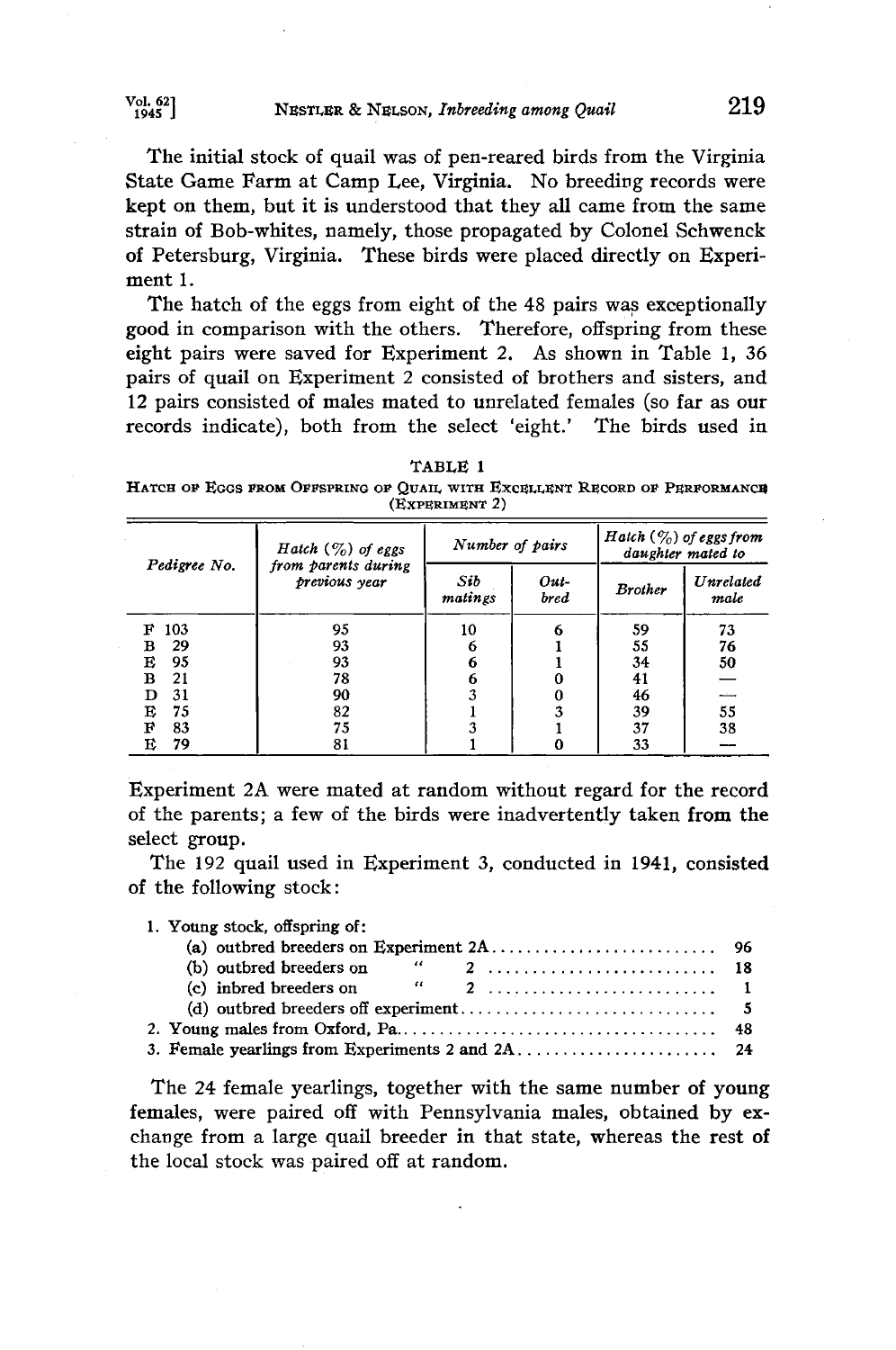**220** NESTLER & NELSON, Inbreeding among Quail

**In Experiment 3A, half of the pairs consisted of brothers and sisters that were offspring of the sib matings made during the previous year; the other half consisted of female offspring from the aforementioned sib matings, crossed with Pennsylvania quail.** 

**The birds in Experiment 4 were mated at random without regard for pedigree. However, yearlings were paired together, and young birds together.** 

## **RESULTS**

**Inasmuch as 161 of the 1278 chicks (12.6 per cent) that hatched in Experiment 1 were helped out of their shells because of their inability to hatch by their own strength, the percentage of hatch as given in Table 2 is high. If all of these assisted chicks were considered as dead** 

| Year                                              | 1939    | 1940            |                     |         | 1941    |           |                                        |                                                                             | 1942    |
|---------------------------------------------------|---------|-----------------|---------------------|---------|---------|-----------|----------------------------------------|-----------------------------------------------------------------------------|---------|
| Experiment No.                                    | 1       | $\overline{c}$  |                     | 2A      | 3       |           | $3A*$                                  |                                                                             | 4       |
| <b>Breeding</b>                                   | Outbred | Intred-<br>sibs | Outbred-<br>special | Outbred | Outbred | Crossbred | Intred-sibs<br>sib-<br>F from<br>lings | guail<br>sibs<br>$C$ rossbred-<br>F from sib.<br>$\vee$ $\frac{1}{2}$<br>Pa | Outbred |
| Eggs produced during<br>season; average<br>number | 43      | 41              | 41                  | 47      | 52      | 60        | 32                                     | 41                                                                          | 65      |
| Fertile eggs,<br>per cent                         | 94      | 89              | 92                  | 90      | 93      | 93        | 88                                     | 94                                                                          | 94      |
| Hatchable fertile eggs,<br>per cent               | 82      | 49              | 66                  | 76      | 69      | 70        | 66                                     | 64                                                                          | 79      |

**TABLE 2** 

**REPRODUCTION OF BOB-WHITE ACCORDING TO SEVERAL METHODS OF BREEDING** 

**\* Experiment 3A was conducted for only two-thirds of the breeding season.** 

**in the shell, the percentage of hatch would drop from 82 to 71, and thereby be comparable to the hatch of eggs from the outbred quail of the subsequent year. Likewise the percentages given in the second column of Table 1 would be somewhat lower. In 1940, only 18 chicks were assisted out of the shell, and thereafter the practice was discontinued.** 

**However, even when the percentage of hatch for 1939 is left at the higher figure, the difference between that and the hatch of eggs from the outbred birds in Experiment 2A is not statistically significant.** 

**The difference between the hatch of the outbred birds in Experiment 2 as well as Experiment 2A, and that of the inbred breeders in Experiment 2, is highly significant (odds of 99: 1 by Fisher's t test),**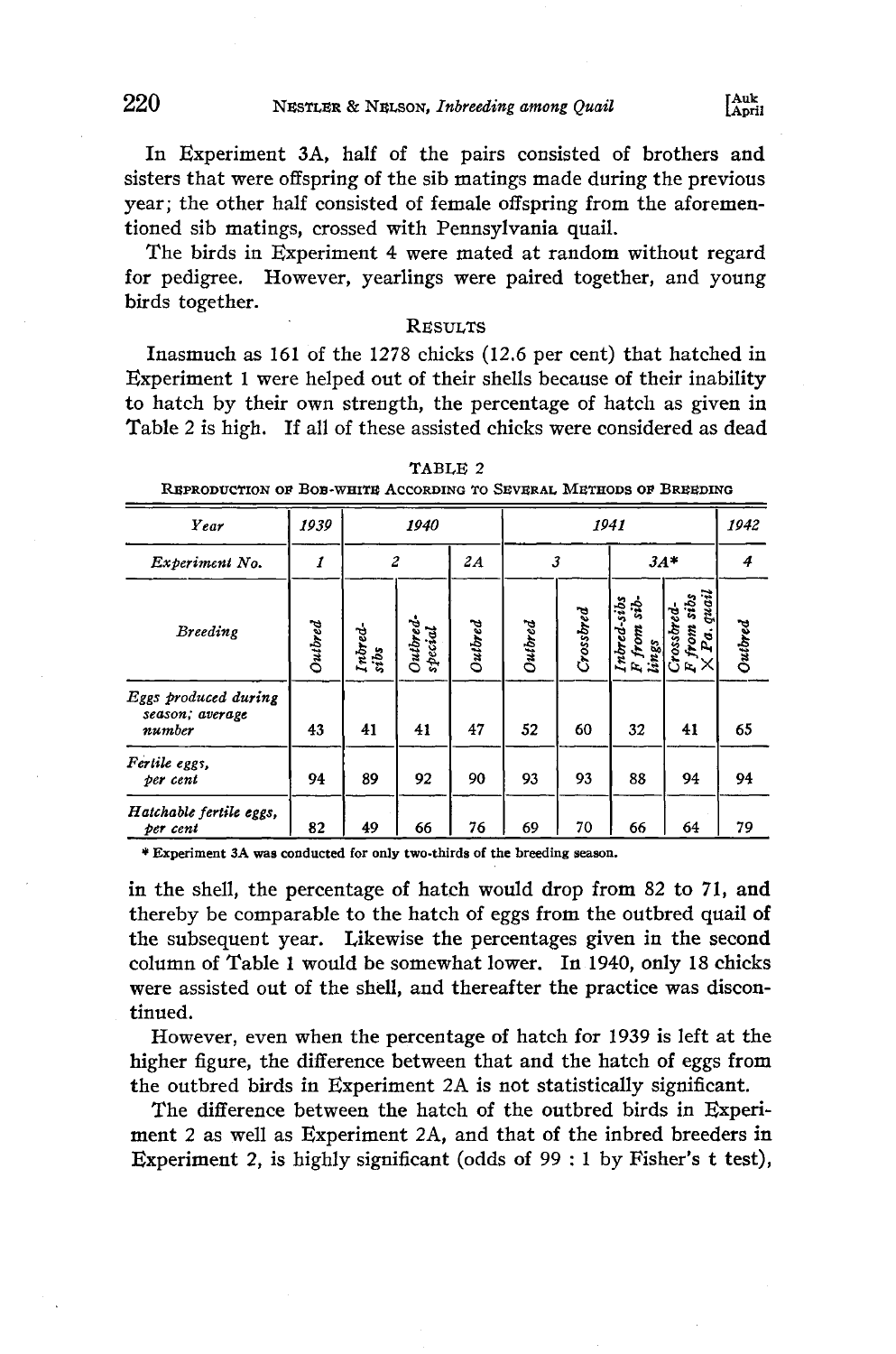**whereas the difference in hatch between the two groups of outbred quail is not significant. Table 1 shows that in the case of offspring**  from Mating No. F 103, those that were outbred showed 16 per-cent**units better hatch for their eggs than those that were inbred. Differences in production and fertility of eggs for 1939 and 1940 were inconsequential.** 

**In 1941 the hatch on both breeding experiments, 3 and 3A, showed parity with that of the outbred stock of 1940. Singularly, in Experi**ment 3A the hatching results from the inbred siblings, F generation **of the sib matings of 1940, were as good as that from the cross matings. The egg production, however, was significantly lower. Once again, fertility was not affected by the methods of mating.** 

**The results in 1942 are considered normal for pen-reared quail. Egg production was higher than in any of the previous years but not unusually so. Hatchability as well as fertility of the eggs was very good in the light of other propagators' records.** 

**Eight females from Experiment 2, six from brother-sister matings and two from out-matings, were continued as breeders in Experiments 3 and 4. In 1941 they were crossbred with the Pennsylvania strain of Bob-white, and in 1942 they were outbred with quail from Patuxent Research Refuge. Table 3 shows a progressive improvement throughout the three years, from 50 to 81 per cent in the hatch of eggs from** 

**HATCH OF EGGS FROM OUAIL HENS THAT WERE INBRED IN 1940, CROSSBRED IN 1941** AND OUTBRED IN 1942, COMPARED WITH THOSE FROM HENS OUTBRED **ALL THREE YEARS** 

| Bird No.                               | Pedigree No.                                              | Year                                                     |                                  |                                  |                                  |  |  |  |
|----------------------------------------|-----------------------------------------------------------|----------------------------------------------------------|----------------------------------|----------------------------------|----------------------------------|--|--|--|
|                                        |                                                           |                                                          | 1940                             | 1941                             | 1942                             |  |  |  |
|                                        |                                                           | Inbred or<br>Outbred                                     | %<br>hatch                       | %<br>hatch                       | %<br>hatch                       |  |  |  |
| 237<br>202<br>707<br>826<br>457<br>588 | 29<br>в<br>F 103<br>F<br>83<br>F 103<br>F 103<br>E<br>-79 | Inbred<br>Inbred<br>Inbred<br>Inbred<br>Inbred<br>Inbred | 56<br>57<br>21<br>54<br>73<br>33 | 82<br>72<br>55<br>67<br>76<br>86 | 91<br>79<br>67<br>76<br>97<br>77 |  |  |  |
| (Weighted   average)                   |                                                           | Inbred                                                   | 50                               | 73                               | 81                               |  |  |  |
| 256<br>333                             | $E$ 71<br>F 103                                           | Outbred<br>Outbred                                       | 69<br>81                         | 66<br>75                         | 67<br>80                         |  |  |  |
| (Weighted)                             | average)                                                  | Outbred                                                  | 75                               | 70                               | 74                               |  |  |  |

#### **TABLE 3**